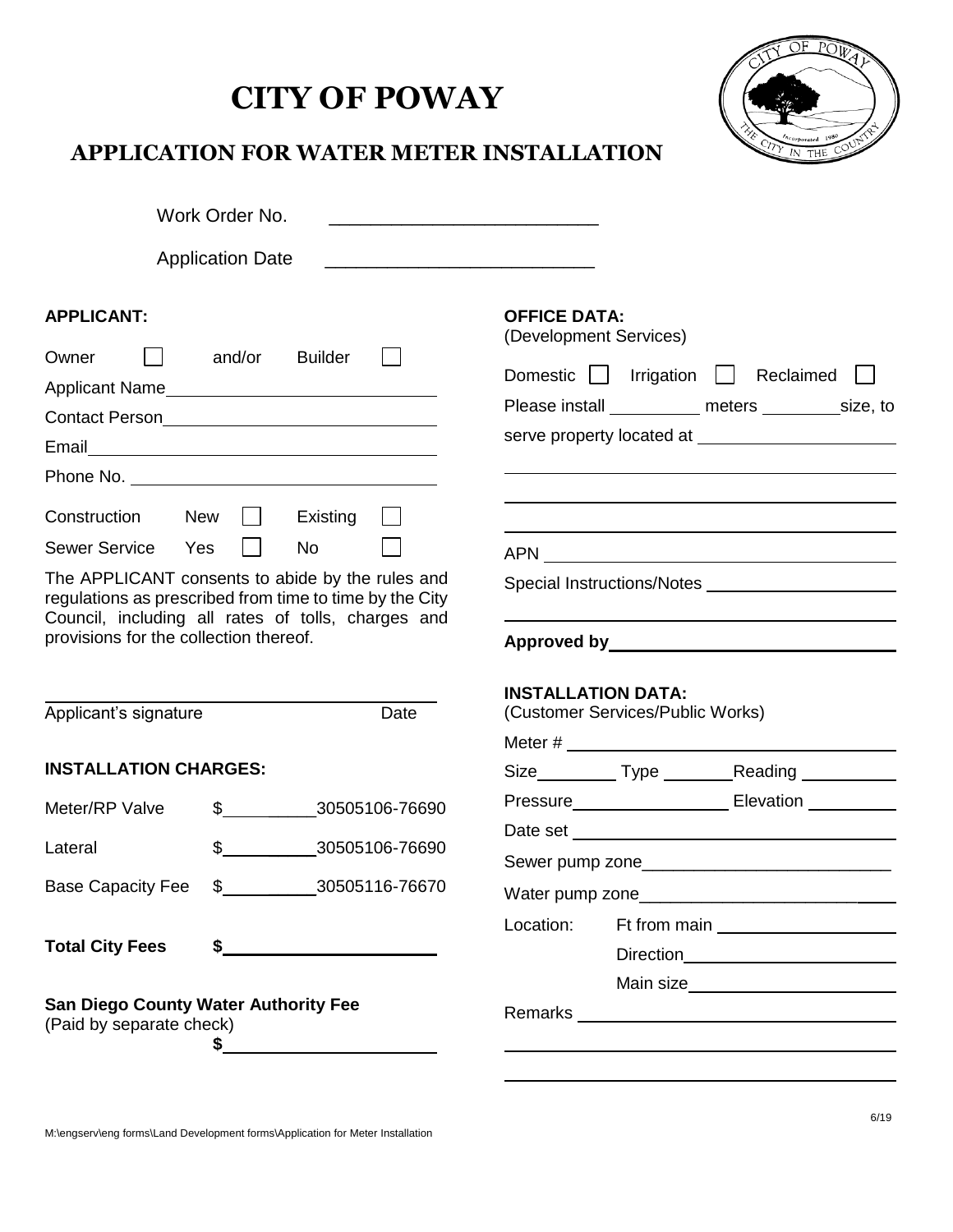### **Water Meter Installation Information**

You have made a request for the City of Poway to install a meter for water service to your property. The following is information you may find useful.

- 1. After your application and fees are accepted, a work order will be generated to schedule the installation of the water meter. Installation generally occurs within 30 days from the date the application and fees are submitted to the City.
- 2. After installation of the water meter, an account number is assigned by the City's Customer Services division and a bill is sent to you on a bi-monthly basis (on odd or even months, depending upon your billing cycle). Your bill will include charges for water capacity, water consumption, sewer capacity, sewer charges, National Pollutant Discharge Elimination System (NPDES) fees, and pumping charges as applicable.
- 3. Your billing will begin from the meter installation date. You must submit an application to have the water meter left unlocked. If you request that the water meter be left unlocked, your bill will reflect NPDES fees and water capacity charges, *even if no water is used*. If you choose to leave the meter locked off, the City of Poway will require a signed application for Water Service before unlocking the meter. One business day notice will be required to unlock meters. The capacity charge is a fixed bimonthly amount and is required as a condition of connection to the water facilities of the City.
- 4. Residential sewer charges are billed using a tier system. A more detailed explanation of such charges is shown on the reverse side. Non-residential sewer charges are based on water meter size and customer class (depending upon sewer strength).
- 5. The City of Poway bills for water consumption in units, which is approximately 748 gallons. Sewer and water rates are reviewed annually by the City Council. Current rates can be found on poway.org/rates-fees.

We hope you find this information helpful. The City of Poway's goal is to provide the best customer service possible. If you have any questions, please call our Customer Services division at (858) 668-4401. Our office hours are 7:30 a.m. to 5:30 p.m., Monday through Thursday and 8:00 a.m. to 5:00 p.m. on Friday. City Offices are closed every other Friday.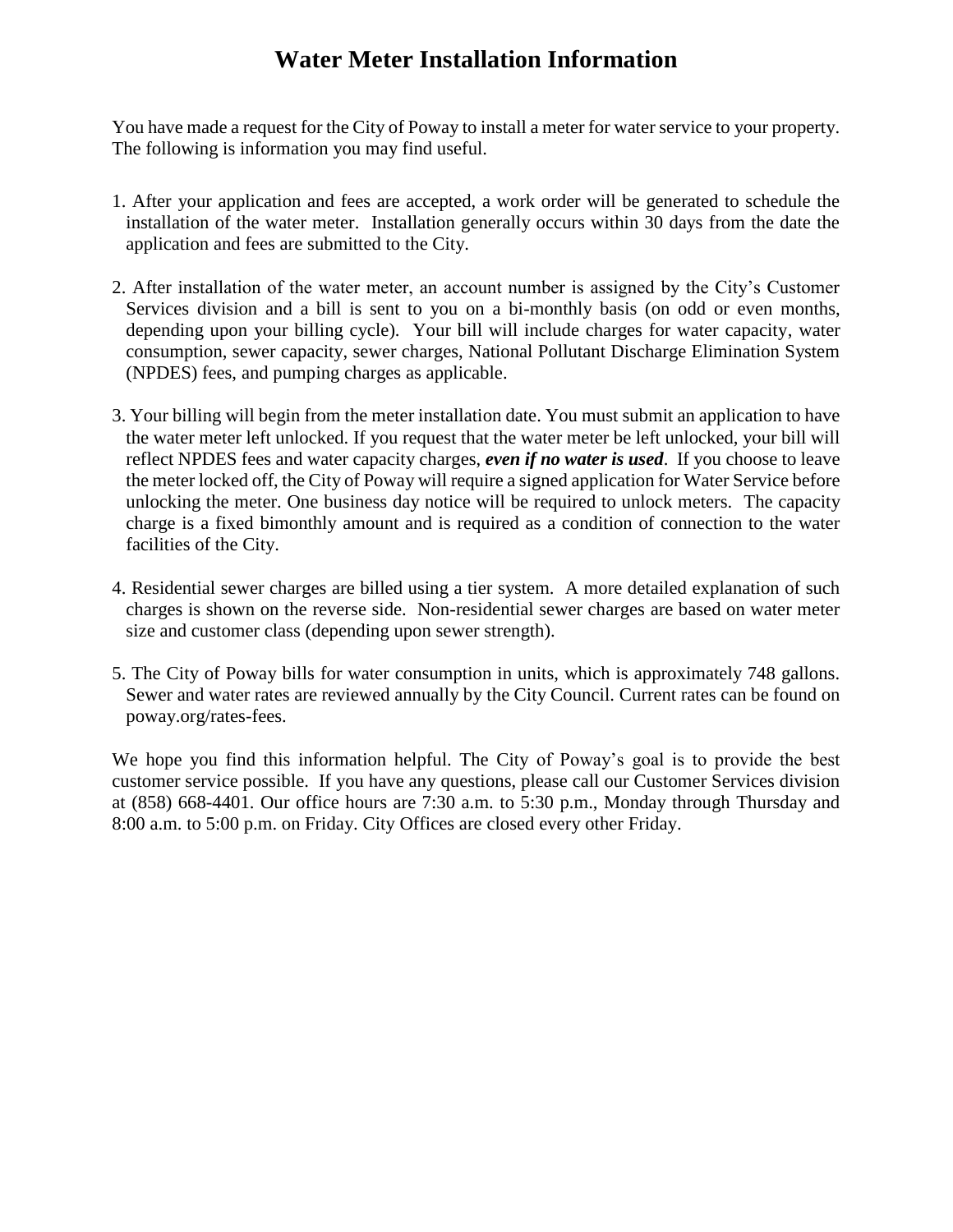

# **APPLICATION FOR WATER SERVICE**

City of Poway 13325 Civic Center Drive Poway, CA 92064

Email: customerservices@poway.org

Phone: (858) 668-4401

| PLEASE CHECK ALL THAT APPLY<br>New Account                                                                                                                                                                                                                                                                                                                                                                                                                                                                                                                                                                                                                                                                                                                                                                                                                                                                                                                                                        |                       | Commercial<br>Residential | Owner / Landlord<br>Rent/Lease                                                                                                                                  |                            |                                                                      |
|---------------------------------------------------------------------------------------------------------------------------------------------------------------------------------------------------------------------------------------------------------------------------------------------------------------------------------------------------------------------------------------------------------------------------------------------------------------------------------------------------------------------------------------------------------------------------------------------------------------------------------------------------------------------------------------------------------------------------------------------------------------------------------------------------------------------------------------------------------------------------------------------------------------------------------------------------------------------------------------------------|-----------------------|---------------------------|-----------------------------------------------------------------------------------------------------------------------------------------------------------------|----------------------------|----------------------------------------------------------------------|
|                                                                                                                                                                                                                                                                                                                                                                                                                                                                                                                                                                                                                                                                                                                                                                                                                                                                                                                                                                                                   |                       |                           | <b>APPLICANT/BUSINESS INFORMATION</b><br>MUST INCLUDE COPY OF DRIVER'S LICENSE AND SIGN BELOW                                                                   |                            |                                                                      |
| LAST NAME/BUSINESS NAME:                                                                                                                                                                                                                                                                                                                                                                                                                                                                                                                                                                                                                                                                                                                                                                                                                                                                                                                                                                          |                       | <b>FIRST NAME:</b>        |                                                                                                                                                                 | LAST 4 SSN/FED TAX ID:     |                                                                      |
| DRIVER'S LICENSE # OR BUSINESS CERT #:                                                                                                                                                                                                                                                                                                                                                                                                                                                                                                                                                                                                                                                                                                                                                                                                                                                                                                                                                            |                       | DATE OF BIRTH:            |                                                                                                                                                                 | <b>EMAIL:</b>              |                                                                      |
| HOME/CELL PHONE:                                                                                                                                                                                                                                                                                                                                                                                                                                                                                                                                                                                                                                                                                                                                                                                                                                                                                                                                                                                  |                       | <b>WORK PHONE:</b>        |                                                                                                                                                                 | EMPLOYER:                  |                                                                      |
|                                                                                                                                                                                                                                                                                                                                                                                                                                                                                                                                                                                                                                                                                                                                                                                                                                                                                                                                                                                                   |                       |                           | <b>CO-APPLICANT OR ADDITIONAL ACCOUNT CONTACT (REQUIRED)</b><br>(Co-Applicant must include copy of driver's license and sign below)                             |                            |                                                                      |
| CO-APPLICANT (MUST INCLUDE COPY OF DRIVER'S LICENSE AND SIGN BELOW)                                                                                                                                                                                                                                                                                                                                                                                                                                                                                                                                                                                                                                                                                                                                                                                                                                                                                                                               |                       |                           | Account Information will ONLY be disclosed to individuals listed on this application. You MUST list either a co-applicant or an additional contact<br><b>OR</b> |                            | ADDITIONAL ACCOUNT CONTACT (NO SIGNATURE OR IDENTIFICATION REQUIRED) |
| LAST NAME/FIRST NAME OR BUSINESS CONTACT                                                                                                                                                                                                                                                                                                                                                                                                                                                                                                                                                                                                                                                                                                                                                                                                                                                                                                                                                          |                       |                           | LAST NAME/FIRST NAME                                                                                                                                            | ADDITIONAL ACCOUNT CONTACT |                                                                      |
| <b>DRIVER'S LICENSE:</b>                                                                                                                                                                                                                                                                                                                                                                                                                                                                                                                                                                                                                                                                                                                                                                                                                                                                                                                                                                          | <b>DATE OF BIRTH:</b> | LAST 4 SSN:               | HOME/CELL PHONE:                                                                                                                                                |                            |                                                                      |
| HOME/CELL PHONE:                                                                                                                                                                                                                                                                                                                                                                                                                                                                                                                                                                                                                                                                                                                                                                                                                                                                                                                                                                                  | <b>WORK PHONE:</b>    |                           |                                                                                                                                                                 |                            |                                                                      |
| EMAIL:                                                                                                                                                                                                                                                                                                                                                                                                                                                                                                                                                                                                                                                                                                                                                                                                                                                                                                                                                                                            |                       |                           |                                                                                                                                                                 |                            |                                                                      |
|                                                                                                                                                                                                                                                                                                                                                                                                                                                                                                                                                                                                                                                                                                                                                                                                                                                                                                                                                                                                   |                       |                           | <b>SERVICE CONNECTION INFORMATION</b>                                                                                                                           |                            |                                                                      |
| <b>SERVICE ADDRESS:</b>                                                                                                                                                                                                                                                                                                                                                                                                                                                                                                                                                                                                                                                                                                                                                                                                                                                                                                                                                                           |                       |                           | SERVICE START DATE (at least one business day from application):                                                                                                |                            |                                                                      |
| MAILING ADDRESS (if different from service address):                                                                                                                                                                                                                                                                                                                                                                                                                                                                                                                                                                                                                                                                                                                                                                                                                                                                                                                                              |                       |                           | HAVE YOU HAD WATER SERVICE WITH CITY OF POWAY BEFORE?                                                                                                           |                            | YES  <br>NO I                                                        |
|                                                                                                                                                                                                                                                                                                                                                                                                                                                                                                                                                                                                                                                                                                                                                                                                                                                                                                                                                                                                   |                       |                           | IF TRANSFERRING SERVICES, WHAT IS THE CURRENT SERVICE ADDRESS?<br>ADDRESS:                                                                                      |                            |                                                                      |
| WOULD YOU LIKE TO SIGN UP FOR LANDLORD CONTINUITY OF SERVICE AGREEMENT? TWES<br>7 NO<br>IF YES, PLEASE COMPLETE PAGE TWO OF THIS APPLICATION <i>CONTINUITY OF SERVICE AGREEMENT (CSA)</i>                                                                                                                                                                                                                                                                                                                                                                                                                                                                                                                                                                                                                                                                                                                                                                                                         |                       |                           | WHEN WOULD YOU LIKE TO TERMINATE YOUR CURRENT ACCOUNT?<br>CLOSE DATE (AT LEAST 1 TO 2 BUSINESS DAYS NOTICE REQUIRED):                                           |                            |                                                                      |
| By signing this application, the applicant agrees to observe all City of Poway regulations related to utility service and to pay all bills when presented. Service<br>will be discontinued if the account becomes delinquent. A reconnect fee will be charged if the service is interrupted for failure to pay. The City reserves the<br>right to require a deposit at any time for accounts the City deems at risk for collection. The applicant acknowledges water service will be turned on at the<br>above property and understands the City of Poway is not responsible for any property damage that may be caused from the water being turned on at any time.<br>If you are moving or would like your name to be removed from this account, you must notify Customer Services at the phone number or address listed above.<br>You are financially responsible for all charges until the City receives notification $\hat{A} \rightarrow \hat{S} \hat{S}$ / $\hat{A}$ / $\hat{A}$ and $\}$ . |                       |                           | <b>SERVICE AGREEMENT</b>                                                                                                                                        |                            |                                                                      |
| You agree that anytime we or any company affiliated with us, including our collection agency, may use various dialing and communications methods to<br>reach you at the information you have provided, including but not limited to dialing or texting your wireless telephone number, which could result in charges<br>by your wireless carrier, the use of automatic dialing technology and/or prerecorded messages, and emailing to any email address that you have provided.                                                                                                                                                                                                                                                                                                                                                                                                                                                                                                                  |                       |                           |                                                                                                                                                                 |                            |                                                                      |
| APPLICANT SIGNATURE: (ELECTRONIC SIGNATURES WILL NOT BE ACCEPTED)                                                                                                                                                                                                                                                                                                                                                                                                                                                                                                                                                                                                                                                                                                                                                                                                                                                                                                                                 |                       | DATE:                     | <b>CO-APPLICANT SIGNATURE:</b>                                                                                                                                  |                            | DATE:                                                                |
| ACCOUNT NUMBER:                                                                                                                                                                                                                                                                                                                                                                                                                                                                                                                                                                                                                                                                                                                                                                                                                                                                                                                                                                                   | CYCLE:                | <b>ENTERED BY:</b>        | <b>OFFICE USE ONLY</b>                                                                                                                                          |                            |                                                                      |
|                                                                                                                                                                                                                                                                                                                                                                                                                                                                                                                                                                                                                                                                                                                                                                                                                                                                                                                                                                                                   |                       |                           |                                                                                                                                                                 |                            |                                                                      |
| BUSINESS CATEGORY:                                                                                                                                                                                                                                                                                                                                                                                                                                                                                                                                                                                                                                                                                                                                                                                                                                                                                                                                                                                |                       | BILL CODE:                |                                                                                                                                                                 | <b>REVIEWED BY:</b>        | DATE:                                                                |